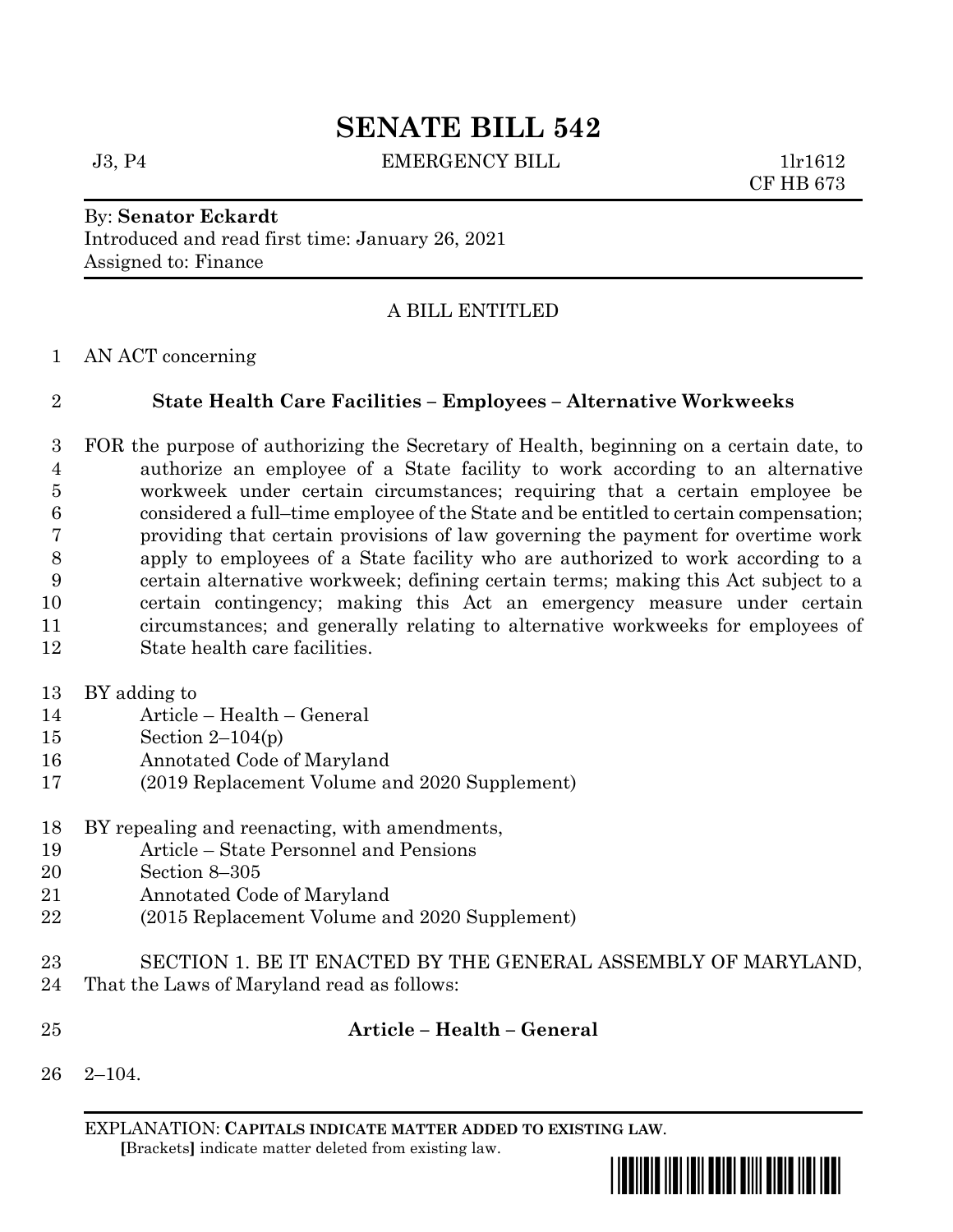```
2 SENATE BILL 542
```
**(P) (1) (I) IN THIS SUBSECTION THE FOLLOWING WORDS HAVE THE** 

 **(II) "ALTERNATIVE WORKWEEK" MEANS A WORK SCHEDULE FOR AN EMPLOYEE OF A STATE FACILITY UNDER WHICH THE EMPLOYEE: 1. WORKS HOURS OR SHIFTS THAT ARE NOT TYPICAL FOR STATE EMPLOYEES; AND 2. MAY WORK LESS THAN 40 HOURS IN A WEEK. (III) "STATE FACILITY" MEANS A HEALTH CARE FACILITY THAT IS:** 10 1. OWNED OR OPERATED BY THE DEPARTMENT; AND **2. OPEN 24 HOURS A DAY AND 7 DAYS A WEEK. (2) BEGINNING MAY 1, 2021, THE SECRETARY MAY AUTHORIZE AN EMPLOYEE OF A STATE FACILITY TO WORK ACCORDING TO AN ALTERNATIVE WORKWEEK IF THE ALTERNATIVE WORKWEEK IS CONSISTENT WITH ANY APPLICABLE COLLECTIVE BARGAINING MEMORANDUM OF UNDERSTANDING OR OTHER WRITTEN AGREEMENT. (3) AN EMPLOYEE OF A STATE FACILITY WHO IS AUTHORIZED TO WORK ACCORDING TO AN ALTERNATIVE WORKWEEK UNDER PARAGRAPH (2) OF THIS SUBSECTION SHALL BE: (I) CONSIDERED A FULL–TIME EMPLOYEE OF THE STATE, NOTWITHSTANDING ANY OTHER PROVISION OF LAW; AND (II) ENTITLED TO COMPENSATION FOR OVERTIME WORK IN ACCORDANCE WITH § 8–305 OF THE STATE PERSONNEL AND PENSIONS ARTICLE. Article – State Personnel and Pensions** 8–305. (a) Except as otherwise provided in this section: (1) payment for time worked in excess of an employee's normal workweek but not in excess of 40 hours in that workweek shall be made at the employee's regular hourly rate of pay; and

**MEANINGS INDICATED.**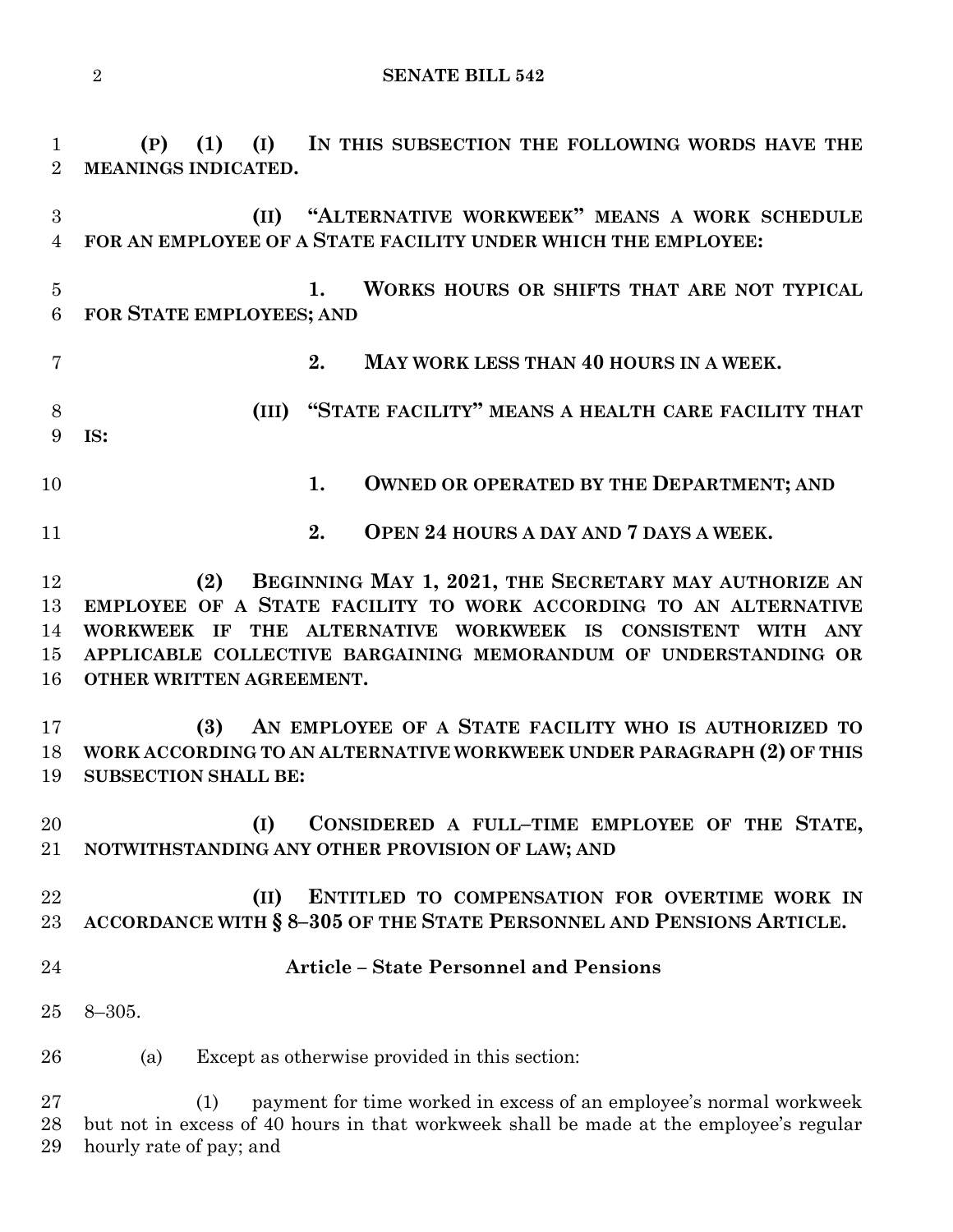### **SENATE BILL 542** 3

| $\mathbf 1$<br>$\overline{2}$ | payment for time worked in excess of 40 hours in a workweek shall be<br>(2)<br>made at one and one-half times the employee's regular hourly rate of pay.                                                                                                    |
|-------------------------------|-------------------------------------------------------------------------------------------------------------------------------------------------------------------------------------------------------------------------------------------------------------|
| 3<br>4<br>5                   | This subsection applies to those employees of a hospital or domiciliary<br>(b)<br>(1)<br>care facility for the ill, aged, or disabled whose overtime compensation is computed on the<br>basis of a 2-week work period under $\S$ 8-304(b) of this subtitle. |
| 6<br>7                        | For an employee subject to this subsection, payment for overtime work<br>(2)<br>shall be made at the greater of:                                                                                                                                            |
| 8<br>9                        | one and one-half times the employee's regular hourly rate of pay<br>(i)<br>for time worked in excess of 80 hours in the 2-week work period; or                                                                                                              |
| 10<br>11                      | one and one-half times the employee's regular hourly rate of pay<br>(ii)<br>for time worked during that 2-week work period that is in excess of 8 hours in any workday.                                                                                     |
| 12                            | $\left( \mathrm{c}\right)$<br>(1)<br>This subsection applies to:                                                                                                                                                                                            |
| 13<br>14<br>15                | law enforcement and civilian employees of the Department of<br>(I)<br>State Police who participate in the modified workday program established in accordance<br>with $\S 2-411$ of the Public Safety Article; AND                                           |
|                               |                                                                                                                                                                                                                                                             |
| 16<br>17<br>18                | EMPLOYEES OF A STATE FACILITY WHO ARE AUTHORIZED<br>(II)<br>TO WORK ACCORDING TO AN ALTERNATIVE WORKWEEK UNDER § 2-104(P) OF THE<br><b>HEALTH - GENERAL ARTICLE.</b>                                                                                        |
| 19<br>20<br>21                | IN THIS SUBSECTION, "TIME WORKED" FOR EMPLOYEES OF A<br>(2)<br>STATE FACILITY WHO ARE AUTHORIZED TO WORK ACCORDING TO AN ALTERNATIVE<br>WORKWEEK UNDER $\S 2-104(P)$ OF THE HEALTH - GENERAL ARTICLE:                                                       |
| 22                            | (I)<br>INCLUDES ONLY THE HOURS ACTUALLY WORKED; AND                                                                                                                                                                                                         |
| 23<br>24                      | (II)<br>DOES NOT INCLUDE PAID LEAVE HOURS TAKEN BY THE<br>EMPLOYEE DURING THE WORKWEEK.                                                                                                                                                                     |
| 25<br>26                      | For an employee subject to this subsection, payment for overtime<br>$(2)$ (3)<br>work shall be made at the greater of:                                                                                                                                      |
| $27\,$<br>28                  | one and one-half times the employee's regular hourly rate of pay<br>(i)<br>for time worked in excess of 40 hours in the established work period; or                                                                                                         |
| 29<br>30                      | one and one-half times the employee's regular hourly rate of pay<br>(ii)<br>for time worked during that work period that is in excess of the established workday.                                                                                           |